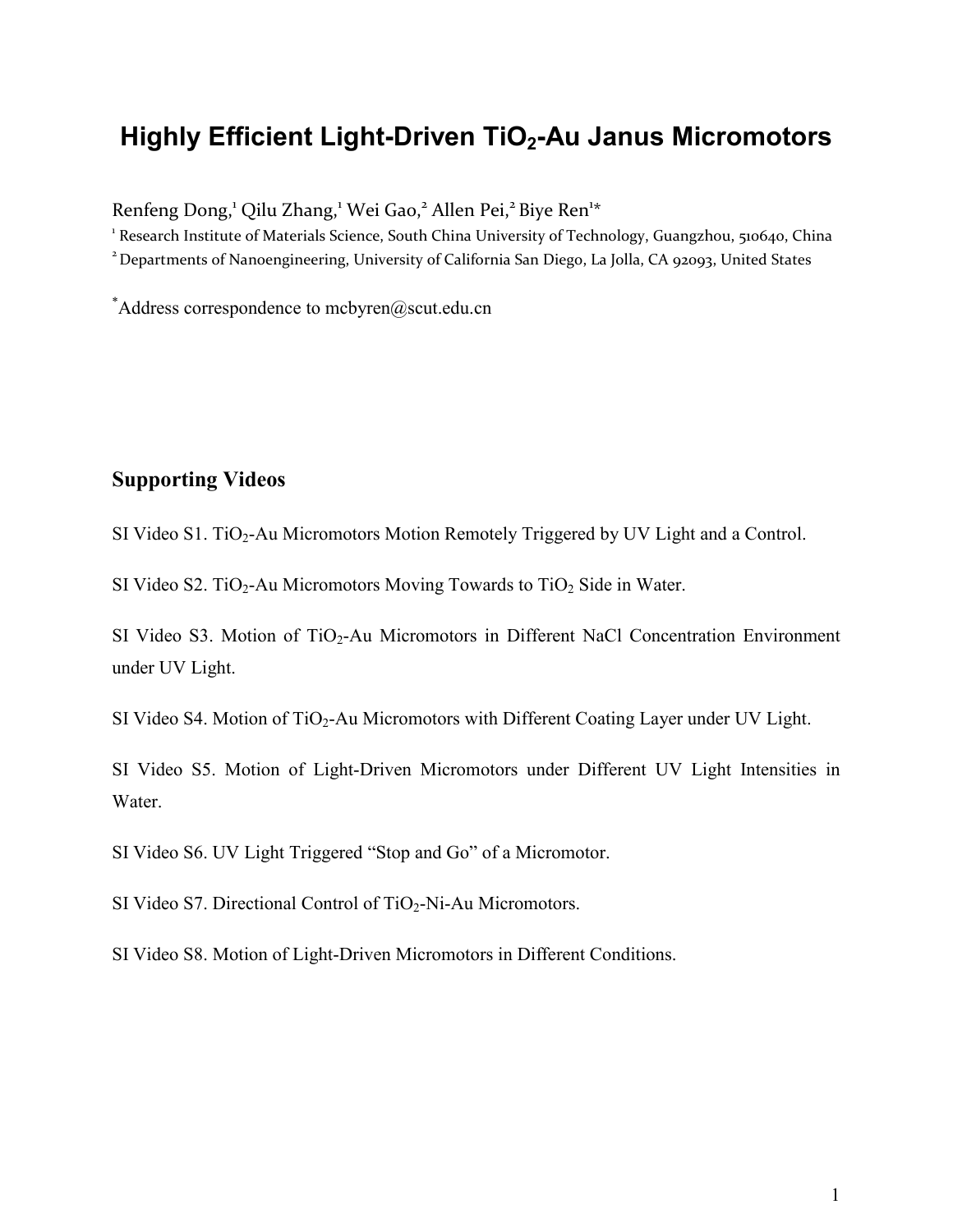## **Supporting Figures**



*Figure S1: Energy-dispersive X-ray (EDX)* pattern *of the TiO2-A*u Janus micromotor*.*